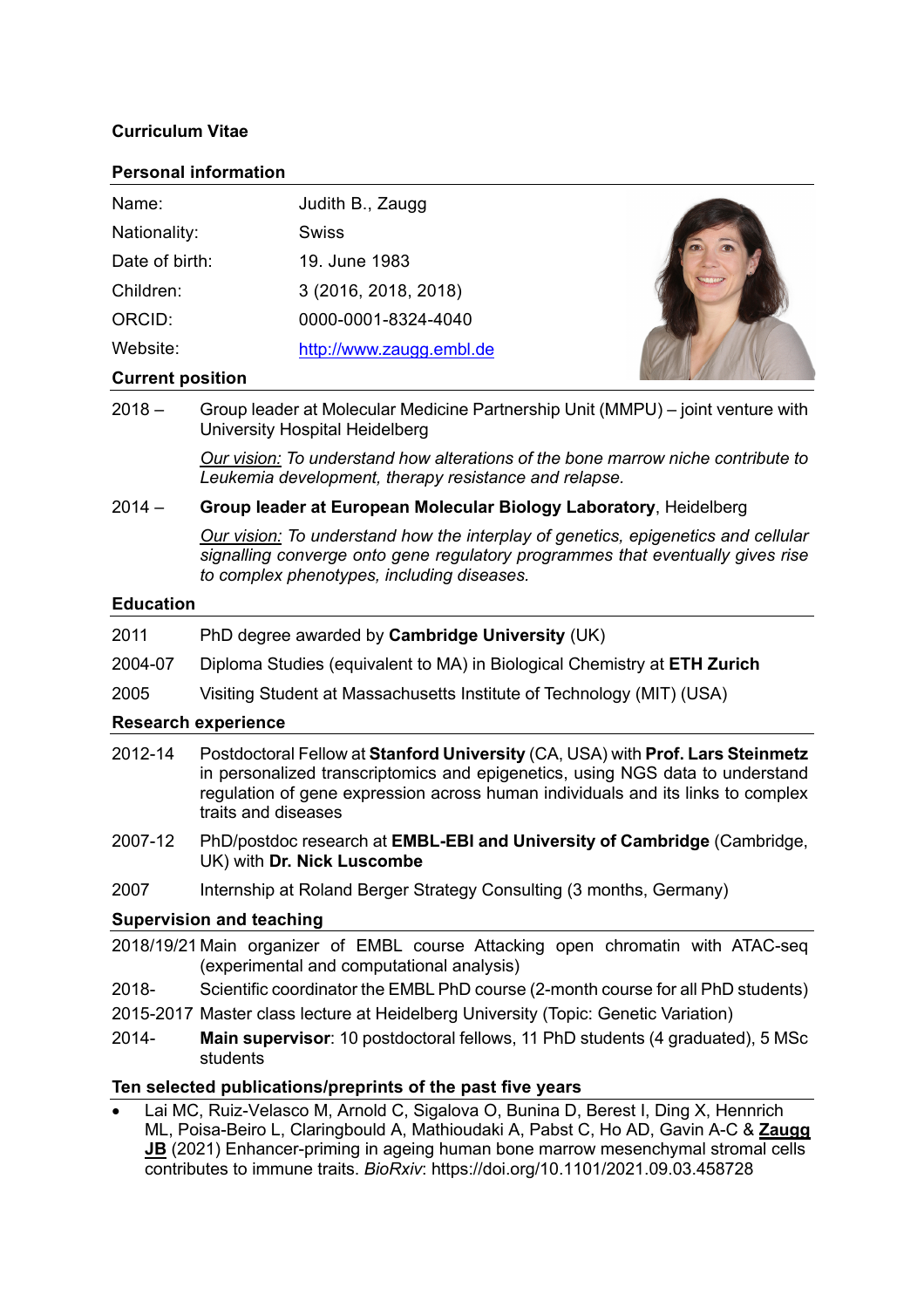- Sigalova OM, Shaeiri A, Forneris M, Furlong EEM+, **Zaugg JB+** (2020). *Predictive features of gene expression variation reveal mechanistic link with differential expression* (2020). Molecular Systems Biology 16 (8), e9539 - **selected for cover**
- Bunina D, Abazova N, Diaz N, Noh KM+, Krijgsveld J+, **Zaugg JB+** (2020). *Genomic rewiring of SOX2 chromatin interaction network during differentiation of ESCs to postmitotic neurons*. Cell Systems 10, 6, 480-494.e8
- Reyes-Palomares A, Gu M, Grubert F, Berest I, Sa S, Kasowski M, Arnold C, Shuai M, Srivas R, Miao S, Snyder MP+, Rabinovitch M+, **Zaugg JB+** (2020). *Remodeling of active endothelial enhancers is associated with aberrant gene-regulatory networks in pulmonary arterial hypertension*. Nature Communications 11 (1), 1-14
- Berest I, Arnold C, Reyes-Palomares A, Palla G, Rasmussen KD, Giles H, Bruch P-M, Huber W, Dietrich S, Helin K & **Zaugg JB** (2019) *Quantification of Differential Transcription Factor Activity and Multiomics-Based Classification into Activators and Repressors: diffTF*. Cell Rep. 29, 3147–3159.e12.
- Ibarra IL, Hollmann NM, Klaus B, Augsten S, Velten B, Hennig J & **Zaugg JB** (2020) *Mechanistic insights into transcription factor cooperativity and its impact on proteinphenotype interactions.* Nature Communications **11**, 124.
- Rasmussen KD+, Berest I, Keβler S, Nishimura K, Simón-Carrasco L, Vassiliou GS, Pedersen MT, Christensen J, **Zaugg JB+** & Helin K+ (2019) *TET2 binding to enhancers facilitates transcription factor recruitment in hematopoietic cells*. Genome Res. 29, 564– 575.
- Garg S, Reyes-Palomares A, He L, Bergeron A, Lavallée V-P, Lemieux S, Gendron P, Rohde C, Xia J, Jagdhane P, Müller-Tidow C, Lipka DB, Imren S, Humphries RK, Waskow C, Vick B, Jeremias I, Richard-Carpentier G, Hébert J, Sauvageau G, **Zaugg JB**+, Barabé F+ & Pabst C+ (2019) *Hepatic leukemia factor is a novel leukemic stem cell regulator in DNMT3A, NPM1, and FLT3-ITD triple-mutated AML.* Blood 134, 263– 276.
- Ranzoni AM, Tangherloni A, Berest I, Riva SG, Myers B, Strzelecka PM, Xu J, Panada E, Mohorianu I, **Zaugg JB** & Cvejic A (2021) Integrative Single-Cell RNA-Seq and ATAC-Seq Analysis of Human Developmental Hematopoiesis. *Cell Stem Cell* **28**, 472- 487.e7.
- Ibarra IL, Ratnu VS, Gordillo L, Hwang I-Y, Mariani L, Weinand K, Hammaren HM, Bulyk ML, Savitski MM, **Zaugg JB+** & Noh K-M+ (2021) Comparative chromatin accessibility upon BDNF-induced neuronal activity delineates neuronal regulatory elements. *BioRxiv*.

# **Invited talks (selected from past five years)**

I've been invited to over 30 international conferences, workshops and summer schools; a selection is listed below. Due maternity leaves (2016/2018) and twin pregnancy (2017/2018) I had to decline several invitations.

- 2021: Gene Forum Estonia, (virtual)
	- EMBO workshop: Enhanceropathies, (*Santander, Spain*)
	- International nucleome consortium, (virtual)
	- Genomic Regulation 2020: '*Focus on Cancer'*, (virtual)
- 2020: Keynote at *'Dutch Bioinformatics and Systems Biology conference'*, (virtual) - EMBL conference: *'Expanding the druggable Genome'*, Heidelberg (DE)
- 2019: EMBO|EMBL Symposium: *'From Multiomics to Mechanisms'*, Heidelberg (DE) - EMBO workshop: *'Systems Genetics'*, Heidelberg (DE)
	- Keynote lecture at Swiss Genomics Forum, Geneva (CH)
- 2017: EMBO|EMBL Symposium: *'From Single to Multiomics'*, Heidelberg (DE) - EMBL|Stanford conference: *'Personalized Health'*, Stanford (US)
	- EMBO | Wellcome Trust conference: *'Big Data in Biology'*, Hinxton (UK)
	- DKFZ conference: *'Systems Biology in Human Disease*', Heidelberg (DE)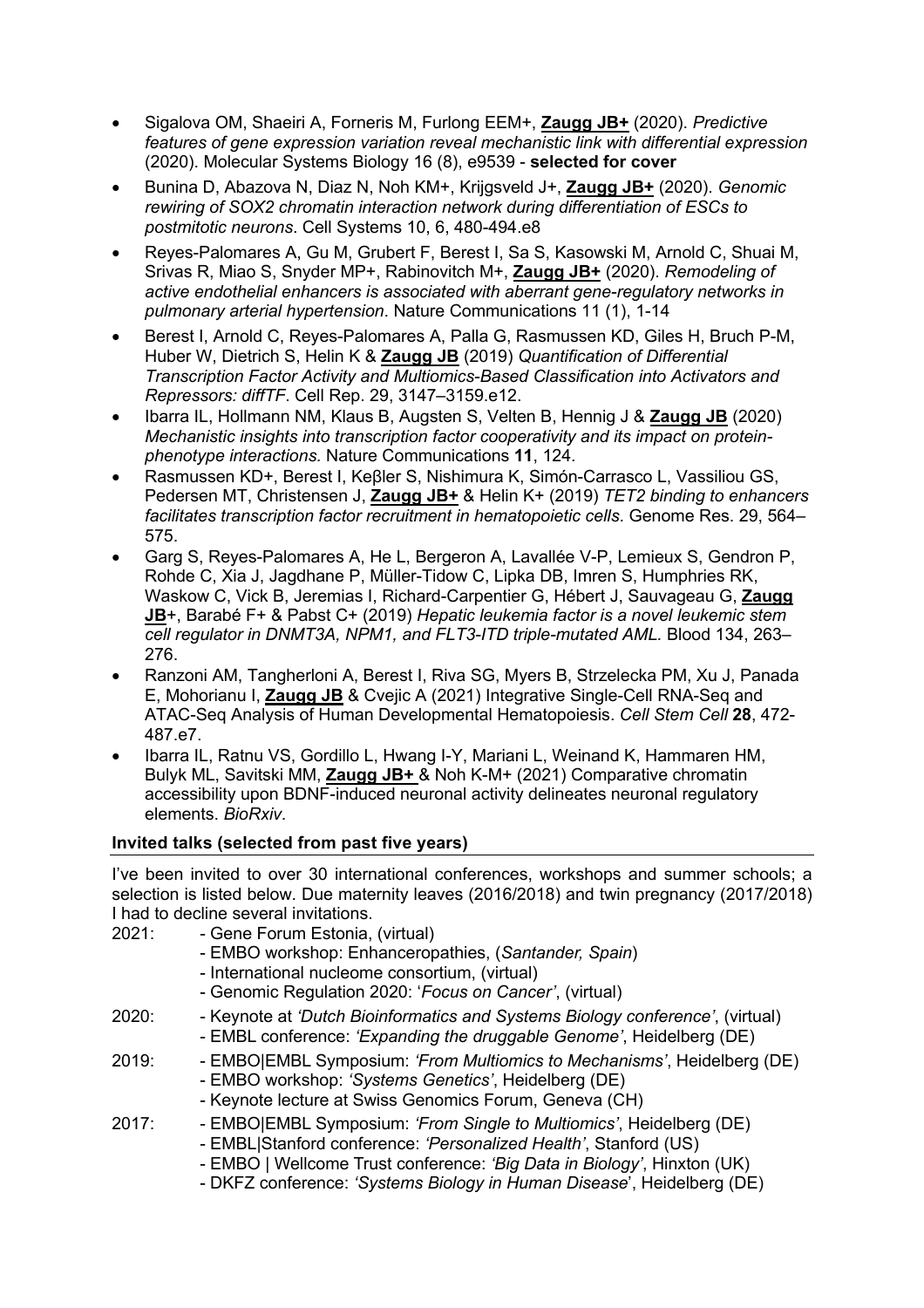|                         | - Keynote lecture at ISMB: 'Regulatory Systems track', Prague (CZ)<br>- IMB conference: 'Gene Regulation by the Numbers', Mainz (DE)                                                                                                        |  |  |  |
|-------------------------|---------------------------------------------------------------------------------------------------------------------------------------------------------------------------------------------------------------------------------------------|--|--|--|
| 2016:                   | - Cell Symposium: 'Technology. Data. Biology.', Berkley (US)<br>- EMBO Wellcome Trust: 'Big Data in Biology', Heidelberg (DE)                                                                                                               |  |  |  |
|                         | - Keynote at Bioinformatics Symposium, Leiden (NL)                                                                                                                                                                                          |  |  |  |
|                         | Organization of scientific meetings since 2014                                                                                                                                                                                              |  |  |  |
| 2021:                   | - EMBL EMBO symposium: <i>Multiomics to Mechanisms</i> (Heidelberg)<br>- Chair of Regulatory Systems Track at ISMB (virtual)                                                                                                                |  |  |  |
| 2019:                   | - EMBO workshop: Precision Health (Heidelberg)<br>- EMBL EMBO symposium: <i>Multiomics to Mechanisms</i> (Heidelberg)<br>- Chair of Regulatory Systems Track at <b>ISMB</b> (Basel)                                                         |  |  |  |
| 2017:                   | - EMBL Stanford conference: Personalized Health Stanford (Stanford, US)<br>- EMBL EMBO symposium: From Single- to Multiomics (Heidelberg)                                                                                                   |  |  |  |
| 2016:                   | Co-Chair - Genome track at European Conference on Computational Biology                                                                                                                                                                     |  |  |  |
| 2015:                   | EMBL Stanford conference: Personalised Health (Heidelberg)                                                                                                                                                                                  |  |  |  |
|                         | Service to the community and scientific advisory roles                                                                                                                                                                                      |  |  |  |
| 2020/21                 | Member of ATIP-Avenir LS2 grant review panel (French starting grant)                                                                                                                                                                        |  |  |  |
| 2020-                   | Scientific Advisory Board: Norwegian Centre of Molecular Medicine (NCMM)                                                                                                                                                                    |  |  |  |
| 2019-                   | Academic Editor: Life Science Alliance (https://www.life-science-alliance.org)                                                                                                                                                              |  |  |  |
| 2019-                   | Steering<br>board:<br>Heidelberg Leukemia<br>Network<br>(https://www.leukemia-<br>heidelberg.de)                                                                                                                                            |  |  |  |
| 2019-                   | Scientific Advisory Panel: Hungarian Centre of Excellence in Molecular<br>Medicine (HCEMM)                                                                                                                                                  |  |  |  |
| 2018-20                 | <b>Academic Editor: FEBS Letters</b>                                                                                                                                                                                                        |  |  |  |
| 2017-18                 | Editorial Board, Physiological Genomics, UK                                                                                                                                                                                                 |  |  |  |
| 2015-                   | Member of international search committee for group leaders: EMBL, NCMM<br>(Norway), CRG (Spain), HCEMM (Hungary)                                                                                                                            |  |  |  |
| 2014-                   | Regular reviewing for: Cell, Nature Genetics, eLife, Nature Communications, Cell<br>Reports, NAR, Bioinformatics, Molecular Systems Biology                                                                                                 |  |  |  |
| 2004-07                 | Head of SiROP ETH, a student founded association aiming to enhance student<br>education and support scientific research                                                                                                                     |  |  |  |
| 2003-11                 | Member of Swiss Study Foundation, an institution that supports talented students<br>during their studies, by providing them with interdisciplinary seminars and<br>workshops complementary to their field of study (www.studienstiftung.ch) |  |  |  |
| 2004-                   | Board member of Pantok Dialogos, an association promoting interdisciplinary<br>exchange between science and business in Switzerland (www.pantok.ch)                                                                                         |  |  |  |
| Prizes, awards, funding |                                                                                                                                                                                                                                             |  |  |  |
| 2013                    | Award for best Scientific Contribution (ex aequo) CSF foundation (Switzerland)                                                                                                                                                              |  |  |  |
| 2013                    | Fellowship awarded by Swiss National Foundation for Advanced Researchers<br>financing postdoctoral study at Stanford University                                                                                                             |  |  |  |
| 2012                    | Fellowship awarded by Janggen-Poehn foundation (Switzerland) for postdoctoral<br>research at Stanford University                                                                                                                            |  |  |  |
| 2007                    | Honorary scholarship received from Cambridge Overseas Trust, Cambridge<br>University (UK)                                                                                                                                                   |  |  |  |
| 2005                    | Swiss Study Foundation Fellowship for research at MIT Cambridge (US)                                                                                                                                                                        |  |  |  |
| 2002-11                 | Member of Swiss Study Foundation – foundation supporting talented students                                                                                                                                                                  |  |  |  |
|                         |                                                                                                                                                                                                                                             |  |  |  |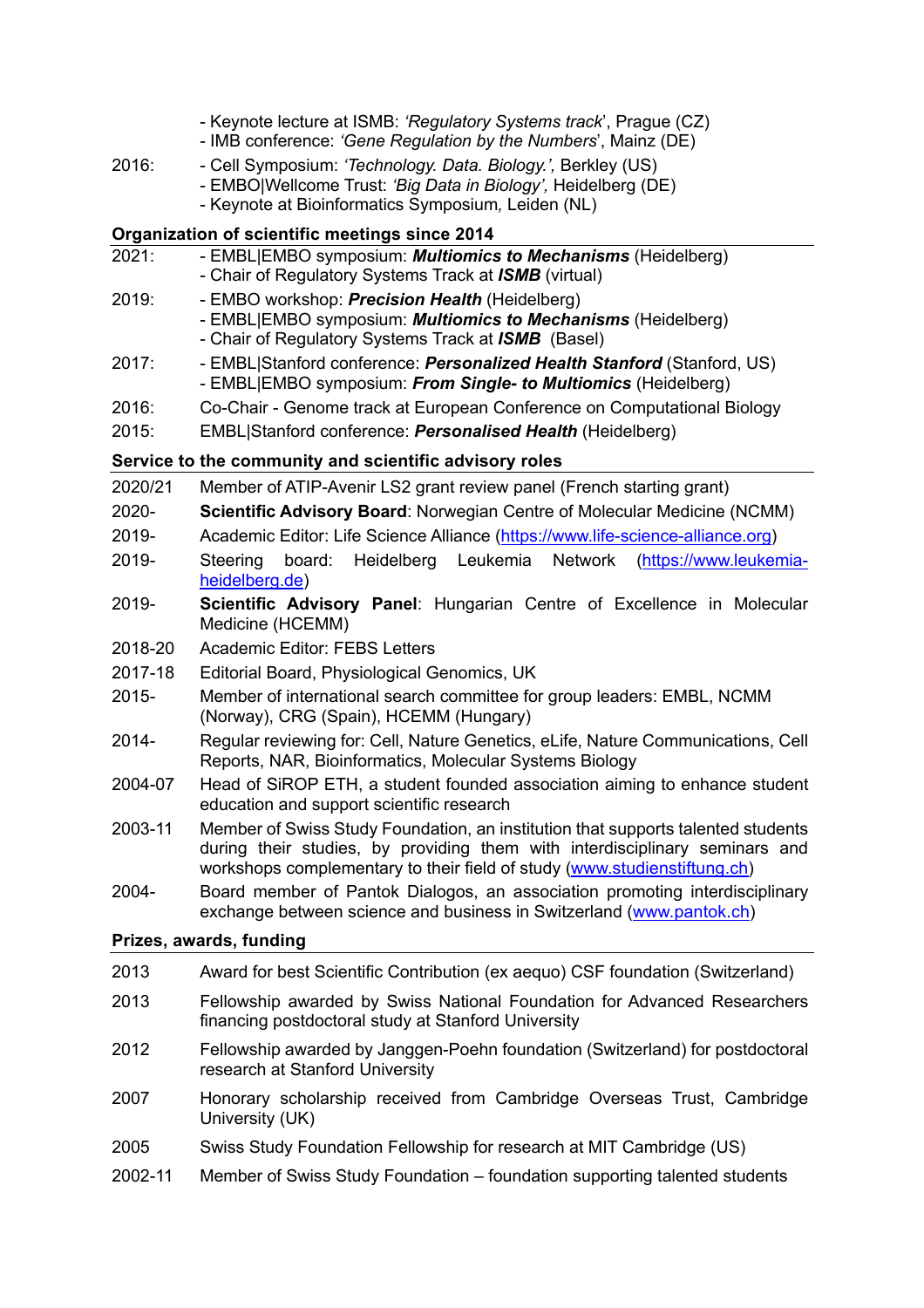# **Funding:**

| ------                  |                                  |           |
|-------------------------|----------------------------------|-----------|
| Principal investigator  | Funding organisation             | Duration  |
| Judith Zaugg            | <b>GSK</b>                       | 2.5 years |
| Judith Zaugg            | <b>BW-Stiftung</b>               | 3.5 years |
| Judith Zaugg            | Marie-Curie Action international | 4 years   |
|                         | training network (MCA-ITN)       |           |
| PI: Evangelia           | OpenTargets                      | 3 years   |
| Petsalaki; co-PI Judith |                                  |           |
| Zaugg                   |                                  |           |
| Judith Zaugg            | <b>GSK</b>                       | 2 years   |

## **Fellowships attracted to the group:**

| Funding type            | Funding organisation              | # fellowships |
|-------------------------|-----------------------------------|---------------|
| Postdoctoral fellowship | <b>EMBO</b>                       |               |
| Postdoctoral fellowship | <b>Swiss National Foundation</b>  |               |
| Postdoctoral fellowship | Marie-Curie co-fund (EiPOD)       | -3            |
| Postdoctoral fellowship | Finnish medical foundation        |               |
| Postdoctoral fellowship | <b>Sigrid Juselius Foundation</b> |               |

# **Full list of publications**

Overall, I've co-authored 34 papers (4 currently in review/revision and published on preprint servers, 3 invited reviews). 24 publications (including reviews and preprints) are from my work as group leader at EMBL, in 15 I'm corresponding author. Work in which I contributed as first or corresponding author is highlighted in blue.

## Work as group leader

## **In review / revision published on** *bioRxiv*

- 1. Lai MC, Ruiz-Velasco M, Arnold C, Sigalova O, Bunina D, Berest I, Ding X, Hennrich ML, Poisa-Beiro L, Claringbould A, Mathioudaki A, Pabst C, Ho AD, Gavin A-C & **Zaugg JB** (2021) Enhancer-priming in ageing human bone marrow mesenchymal stromal cells contributes to immune traits. *BioRxiv*.
- 2. Bunina D+, Germain P-L, Lopez Tobon A, Fernandez-Novel Marx N, Arnold C, Ó hEachteirn A, Claringbould A, Lai MC, Rangasamy S, Narayanan V, Testa G, **Zaugg JB+** & Noh K-M+ (2021) Pathological LSD1 mutations cause HDACmediated aberrant gene repression during early cell differentiation. *BioRxiv*.
- 3. Bruch P-M, Giles H, Kolb C, Herbst SA, Becirovic T, Roider T, Lu J, Scheinost S, Wagner L, Hüllein J, Berest I, Kriegsmann M, Kriegsmann K, Zgorzelski C, Dreger P, **Zaugg JB**, Müller-Tidow C, Zenz T, Huber W & Dietrich S (2021) Mapping drug-microenvironment-genetic interplay in CLL reveals trisomy 12 as a modulator of microenvironmental signals. *BioRxiv*.
- 4. Ibarra IL, Ratnu VS, Gordillo L, Hwang I-Y, Mariani L, Weinand K, Hammaren HM, Bulyk ML, Savitski MM, **Zaugg JB+** & Noh K-M+ (2021) Comparative chromatin accessibility upon BDNF-induced neuronal activity delineates neuronal regulatory elements. *BioRxiv*.

## **Published in peer-reviewed journals:**

5. *Invited review:* Claringbould A & **Zaugg JB** (2021) Enhancers in disease: molecular basis and emerging treatment strategies. *Trends Mol Med*. 10.1016/j.molmed.2021.07.012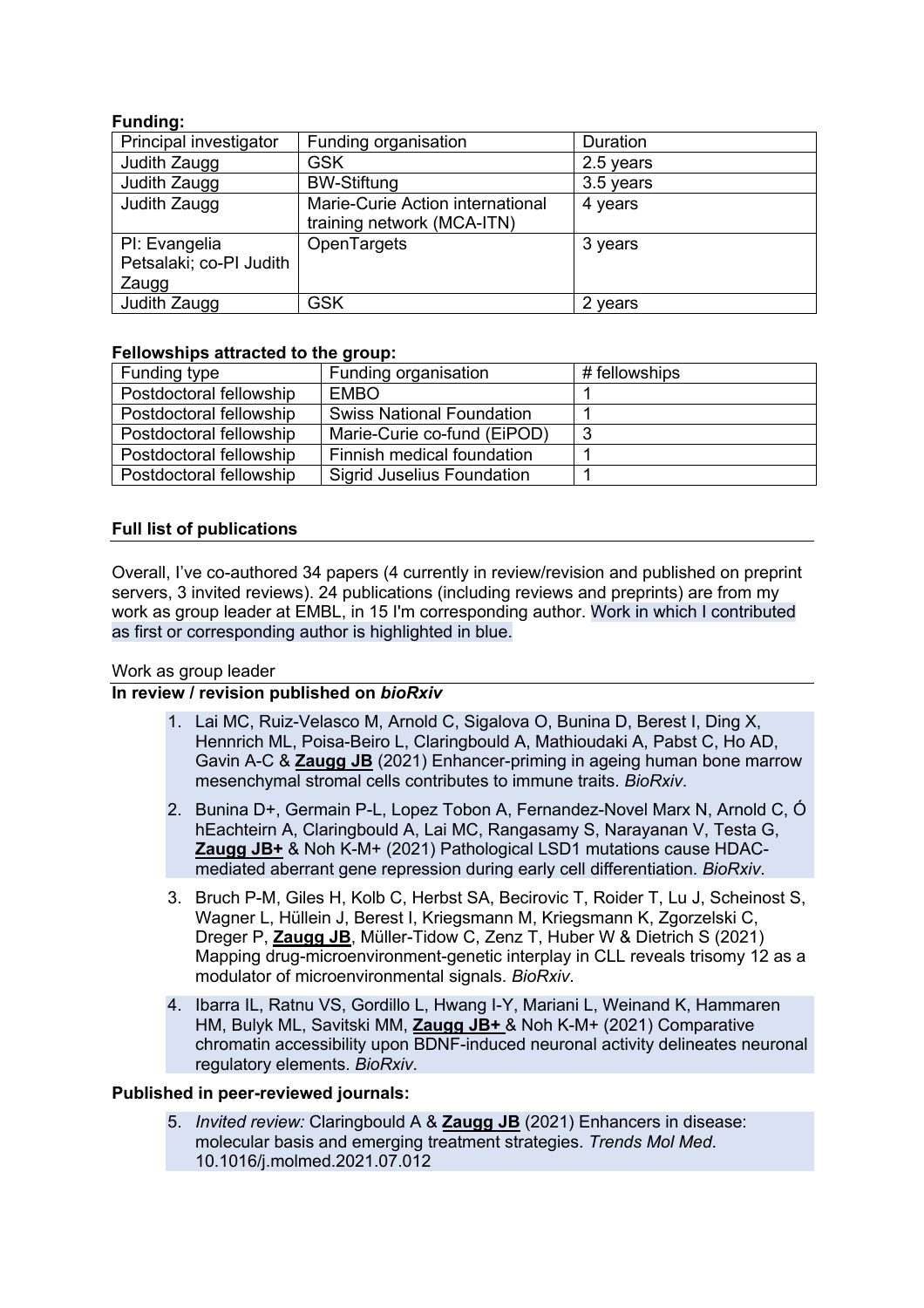- 6. *Invited review:* Weidemüller P, Kholmatov M, Petsalaki E+ & **Zaugg JB+** (2021) Transcription factors: Bridge between cell signaling and gene regulation. *Proteomics*, e2000034.
- 7. Scheller M, Ludwig AK, Göllner S, Rohde C, Krämer S, Stäble S, Janssen M, Müller J-A, He L, Bäumer N, Arnold C, Gerß J, Schönung M, Thiede C, Niederwieser C, Niederwieser D, Serve H, Berdel WE, Thiem U, Hemmerling I,…, **Zaugg JB**,… & Müller-Tidow C (2021) Hotspot DNMT3A mutations in clonal hematopoiesis and acute myeloid leukemia sensitize cells to azacytidine via viral mimicry response. *Nat Cancer* **2**, 527–544.
- 8. Ranzoni AM, Tangherloni A, Berest I, Riva SG, Myers B, Strzelecka PM, Xu J, Panada E, Mohorianu I, **Zaugg JB** & Cvejic A (2021) Integrative Single-Cell RNA-Seq and ATAC-Seq Analysis of Human Developmental Hematopoiesis. *Cell Stem Cell* **28**, 472-487.e7.
- 9. Kim K-P, Li C, Bunina D, Jeong H-W, Ghelman J, Yoon J, Shin B, Park H, Han DW, **Zaugg JB**, Kim J, Kuhlmann T, Adams RH, Noh K-M, Goldman SA & Schöler HR (2021) Donor cell memory confers a metastable state of directly converted cells. *Cell Stem Cell* **28**, 1291-1306.e10.
- 10. Sigalova OM, Shaeiri A, Forneris M, Furlong EEM+, **Zaugg JB+** (2020). *Predictive features of gene expression variation reveal mechanistic link with differential expression* (2020). Molecular Systems Biology 16 (8), e9539 **selected for cover**
- 11. Bunina D, Abazova N, Diaz N, Noh KM+, Krijgsveld J+, **Zaugg JB+** (2020). *Genomic rewiring of SOX2 chromatin interaction network during differentiation of ESCs to postmitotic neurons*. Cell Systems 10, 6, 480-494.e8
- 12. Reyes-Palomares A, Gu M, Grubert F, Berest I, Sa S, Kasowski M, Arnold C, Shuai M, Srivas R, Miao S, Snyder MP+, Rabinovitch M+, **Zaugg JB+** (2020). *Remodeling of active endothelial enhancers is associated with aberrant generegulatory networks in pulmonary arterial hypertension*. Nature Communications 11 (1), 1-14
- 13. Grubert F, Srivas R, Spacek D, Kasowski M, Ruiz-Velasco M, Greenside P, Narasimha A, Liu Q, Geller B, Sanghi A, Kulik M, Sa S, Rabinovitch M, Kundaje A, Dalton S, Sinnott-Armstrong N, **Zaugg JB**, Snyder M (2020). *Landscape of Cohesin-Mediated Chromatin Loops in the Human Genome*. Nature 583 (7818), 737-743
- 14. Gehre M, Bunina D, Sidoli S, Luebke M, Diaz N, Trovato M, Benjamin Garcia B, **Zaugg JB**, Noh K-M. (2020) *Lysine 4 of histone H3.3 is required for embryonic stem cell differentiation, histone enrichment at regulatory regions and transcription fidelity.* Nature Genetics 52(3), pp. 273–282.
- 15. Ibarra IL, Hollmann NM, Klaus B, Augsten S, Velten B, Hennig J & **Zaugg JB** (2020) *Mechanistic insights into transcription factor cooperativity and its impact on protein-phenotype interactions.* Nature Communications **11**, 124.
- 16. Berest I, Arnold C, Reyes-Palomares A, Palla G, Rasmussen KD, Giles H, Bruch P-M, Huber W, Dietrich S, Helin K & **Zaugg JB** (2019) *Quantification of Differential Transcription Factor Activity and Multiomics-Based Classification into Activators and Repressors: diffTF*. Cell Rep. 29, 3147–3159.e12.
- 17. Rasmussen KD+, Berest I, Keβler S, Nishimura K, Simón-Carrasco L, Vassiliou GS, Pedersen MT, Christensen J, **Zaugg JB+** & Helin K+ (2019) *TET2 binding to enhancers facilitates transcription factor recruitment in hematopoietic cells*. Genome Res. 29, 564–575.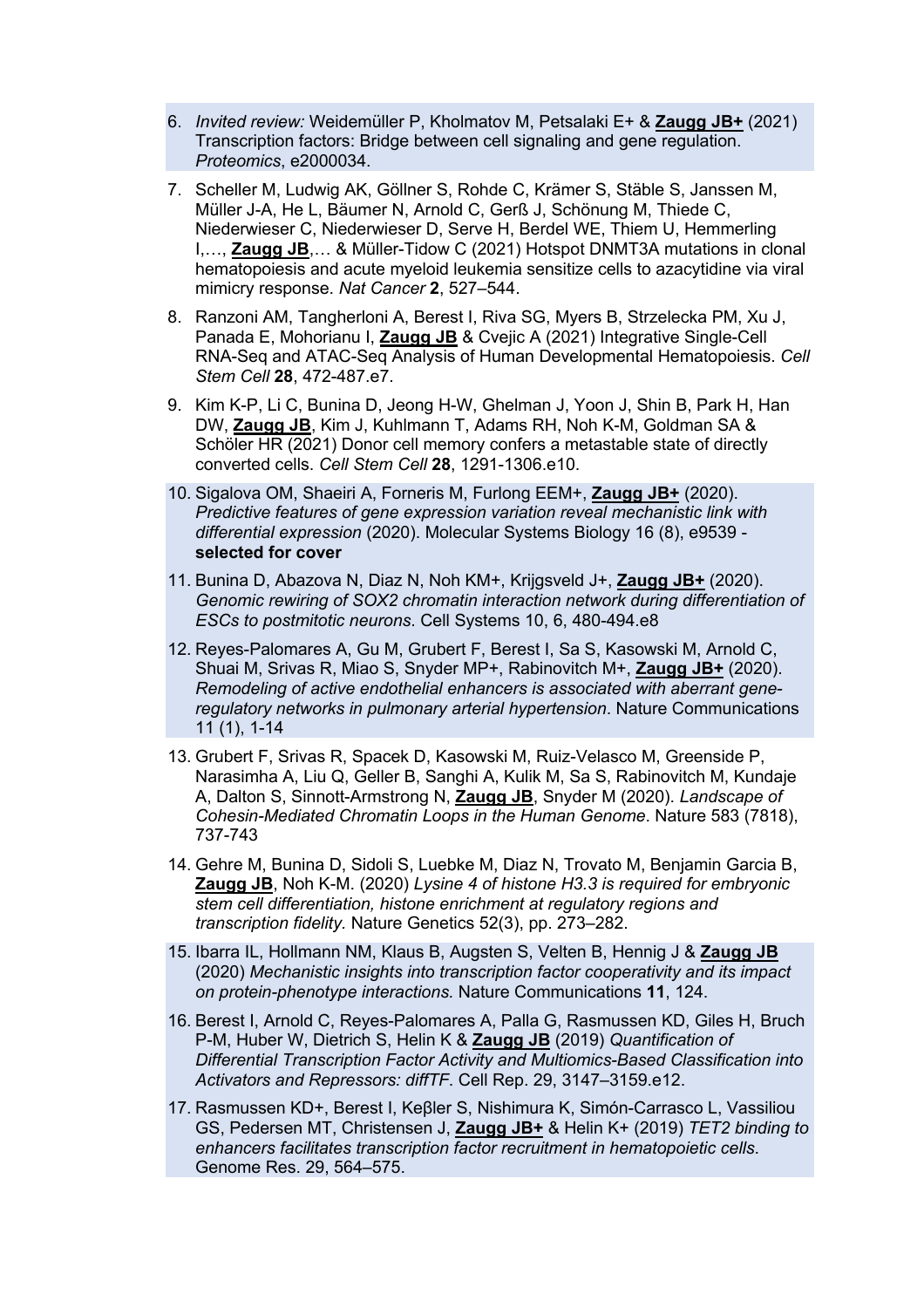- 18. Garg S, Reyes-Palomares A, He L, Bergeron A, Lavallée V-P, Lemieux S, Gendron P, Rohde C, Xia J, Jagdhane P, Müller-Tidow C, Lipka DB, Imren S, Humphries RK, Waskow C, Vick B, Jeremias I, Richard-Carpentier G, Hébert J, Sauvageau G, **Zaugg JB**+, Barabé F+ & Pabst C+ (2019) *Hepatic leukemia factor is a novel leukemic stem cell regulator in DNMT3A, NPM1, and FLT3-ITD triple-mutated AML.* Blood 134, 263–276.
- 19. Hennrich ML, Romanov N, Horn P, Jaeger S, Eckstein V, Steeples V, Ye F, Ding X, Poisa-Beiro L, Lai MC, Lang B, Boultwood J, Luft T, **Zaugg JB**, Pellagatti A, Bork P, Aloy P, Gavin A-C & Ho AD (2018) *Cell-specific proteome analyses of human bone marrow reveal molecular features of age-dependent functional decline*. Nature Communications 9, 4004.
- 20. Ruiz-Velasco M, Kumar M, Lai MC, Bhat P, Solis-Pinson AB, Reyes A, Kleinsorg S, Noh K-M, Gibson TJ & **Zaugg JB** (2017) *CTCF-Mediated Chromatin Loops between Promoter and Gene Body Regulate Alternative Splicing across Individuals*. Cell Systems 5, 628–637.e6.
- 21. *Invited review:* Ruiz-Velasco M, **Zaugg JB** (2017). *Structure meets function: How chromatin organisation conveys functionality*. Current Opinion in Systems Biology: 1, Feb 2017,129-136, ISSN 2452-3100
- 22. Lai MC, Bechy A-L, Denk F, Collins E, Gavriliouk M, **Zaugg JB**, Ryan BJ, Wade-Martins R & Caffrey TM (2017) *Haplotype-specific MAPT exon 3 expression regulated by common intronic polymorphisms associated with Parkinsonian disorders*. Mol. Neurodegener. 12, 79.
- 23. Ignatiadis N, Klaus B, **Zaugg JB** & Huber W (2016) *Data-driven hypothesis weighting increases detection power in genome-scale multiple testing*. Nature Methods 13, 577–580.
- 24. Arnold C, Bhat P & **Zaugg JB** (2016) *SNPhood: investigate, quantify and visualise the epigenomic neighbourhood of SNPs using NGS data*. Bioinformatics 32, 2359–2360.

### Work from Postdoc (\* joint first author)

- 25. Arnold C, Bhat P & **Zaugg JB** (2016) *SNPhood: investigate, quantify and visualise the epigenomic neighbourhood of SNPs using NGS data*. Bioinformatics 32, 2359–2360.
- 26. Grubert F\*, **Zaugg JB\***, Kasowski M\*, Ursu O, Spacek DV\*, Martin AR, Greenside P, Srivas R, Phanstiel DH, Pekowska A, Heidari N, Euskirchen G, Huber W, Pritchard JK, Bustamante CD, Steinmetz LM, Kundaje A & Snyder M (2015) *Genetic control of chromatin states in humans involves local and distal chromosomal interactions*. Cell 162, 1051–1065.
- 27. Kasowski M\*, Kyriazopoulou-Panagiotopoulou S\*, Grubert F\*, **Zaugg JB\***, Kundaje A, Liu Y, Boyle AP, Zhang QC, Zakharia F, Spacek DV, Li J, Xie D, Olarerin-George A, Steinmetz LM, Hogenesch JB, Kellis M, Batzoglou S & Snyder M (2013) *Extensive variation in chromatin states across humans*. Science 342, 750–752.

Work from PhD (\*joint first author, +joint corresponding author)

- 28. Cakiroglu SA, **Zaugg JB**+ & Luscombe NM+ (2016) *Backmasking in the yeast genome: encoding overlapping information for protein-coding and RNA degradation*. Nucleic Acids Res. 44, 8065–8072.
- 29. Castelnuovo M\*, **Zaugg JB\*+**, Guffanti E, Maffioletti A, Camblong J, Xu Z,